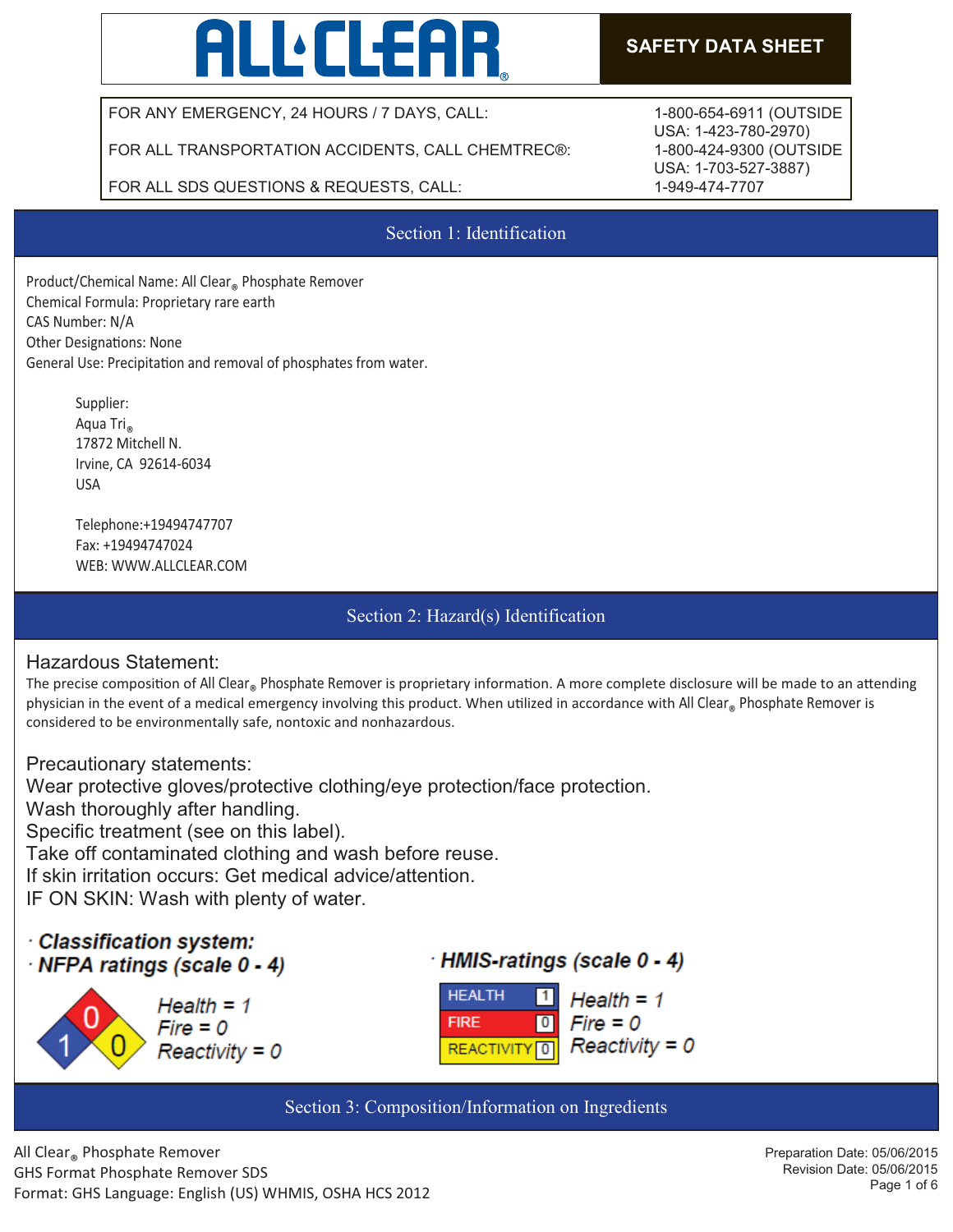

- CAS Number: N/A
- $\boxtimes$  All Clear<sub>®</sub> Phosphate Remover is an aqueous solution comprised of rare earth elements as the primary mechanism for removing phosphates form water. The exact formulation is proprietary and a trade secret.

## Section 4: First-Aid Measures

#### Description of First Aid Measures:

Inhalation: In the improbable event of product inhalation, remove the affected individual to fresh air and provide fresh air or artificial respiration as required. Obtain medical attention.

Eye Contact: Flush thoroughly with water for five minutes and obtain medical attention if irritation of eye membranes persists. Skin Contact: Wash contacted areas with soap and water, apply emollient skin cream to minimize dryness and seek medical attention if irritation persists.

Ingestion: Drink several glasses of water. Obtain medical attention.

*After first aid, get appropriate in -plant, paramedic, or community medical support if exposure symptoms persist.* 

Note to Physicians: Under normal use and human exposure conditions, the product is considered nontoxic and nonhazardous. **Special Precautions/Procedures:** None.

Ingestion: With substantial and/or long term ingestion of the as-received product, possible delayed blood clotting, sensitivity to heat, skin itching, increased odor and taste awareness, and liver damage.

Carcinogenicity: IARC, NTP, and OSHA do not list All Clear® Phosphate Remover or its components as carcinogens.

**Medical Conditions Aggravated by Long-Term Exposure:** None known.

Chronic Effects: There are no known chronic effects except as indicated above under Acute Effects.

## Section 5: Fire-Fighting Measures

**Flash Point:** None. **Flash Point Method:** N/A **Burning Rate:** N/A **Autoignition Temperature:** N/A **LEL:** N/A **UEL:** N/A **Flammability Classification:** Nonflammable. **Extinguishing Media:** N/A **Unusual Fire or Explosion Hazards:** None. **Hazardous Combustion Products:** Thermal oxidative decomposition of the product may release toxic fumes of hydrogen chloride and metal oxide. **Fire-Fighting Instructions:** Do not release runoff from fire control methods to sewers or waterways.

 **Fire-Fighting Equipment:** Because fire may produce toxic thermal decomposition products, wear a self-contained breathing apparatus (SCBA) with a full facepiece operated in pressure-demand or positive-pressure mode.

#### Section 6: Accidental Release Measures

All Clear® Phosphate Remover GHS Format Phosphate Remover SDS Format: GHS Language: English (US) WHMIS, OSHA HCS 2012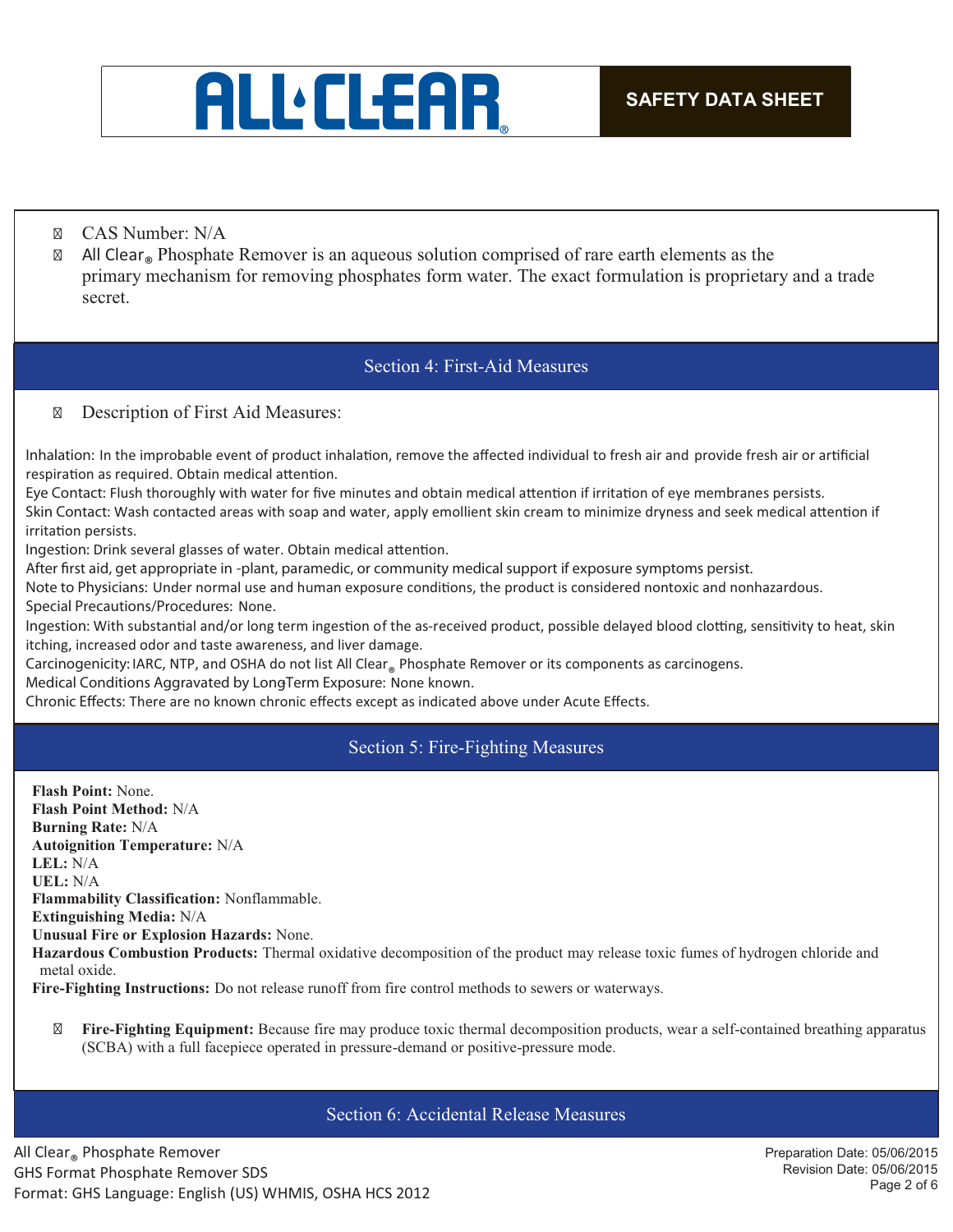

## **Spill /Leak Procedures:**

**Small & Large Spills** 

**Containment:** For all spills, pick up mechanically and place in suitable container for disposal. Do not release into sewers or waterways. **Cleanup:** After product recovery and removal, flush spill area with water to a sanitary sewer.

**Regulatory Requirements:** Follow applicable OSHA regulations (29 CFR 1910.120).

## Section 7: Handling and Storage

**Handling Precautions:** Wear appropriate eye and glove protection to minimize personal exposure. **Storage Requirements:** Do not store with oxidizing materials. Keep containers sealed.

**Regulatory Requirements:** None established.

## Section 8: Exposure Controls/Personal Protection

#### **Engineering Controls:**

**Ventilation:** In the event of product misting, provide general or local exhaust ventilation systems to minimize airborne concentrations. Local exhaust ventilation is preferred because it prevents contaminant dispersion into the work area by controlling it at its source.

#### **Administrative Controls:**

**Respiratory Protection:** If product misting occurs, follow OSHA respirator regulations (29 CFR 1910.134) and, if necessary, wear a MSHA/NIOSH-approved respirator. Select respirator based on its suitability to provide adequate worker protection for given working conditions, level of airborne contamination, and presence of sufficient oxygen. *.* If respirators are used, OSHA requires a written respiratory protection program that includes at least: medical certification, training, fit-testing, periodic environmental monitoring, maintenance, inspection, cleaning, and convenient, sanitary storage areas.

**Protective Clothing/Equipment:** Wear chemically protective gloves to prevent prolonged or repeated skin contact. Wear protective eyeglasses or chemical safety goggles, per OSHA eye- and face-protection regulations (29 CFR 1910.133). Contact lenses are not eye protective devices. Appropriate eye protection must be worn instead of, or in conjunction with contact lenses.

**Safety Stations:** Make emergency eyewash stations, safety/quick-drench showers, and washing facilities available in work area. **Contaminated Equipment:** Separate contaminated work clothes from street clothes. Launder before reuse. Remove material from your shoes and clean personal protective equipment after use.

 **Comments:** Never eat, drink, or smoke in work areas. Practice good personal hygiene after using this material, especially before eating, drinking, smoking, using the toilet, or applying cosmetics. **KEEP AWAY FROM CHILDREN**.

Section 9: Physical and Chemical Properties

All Clear® Phosphate Remover GHS Format Phosphate Remover SDS Format: GHS Language: English (US) WHMIS, OSHA HCS 2012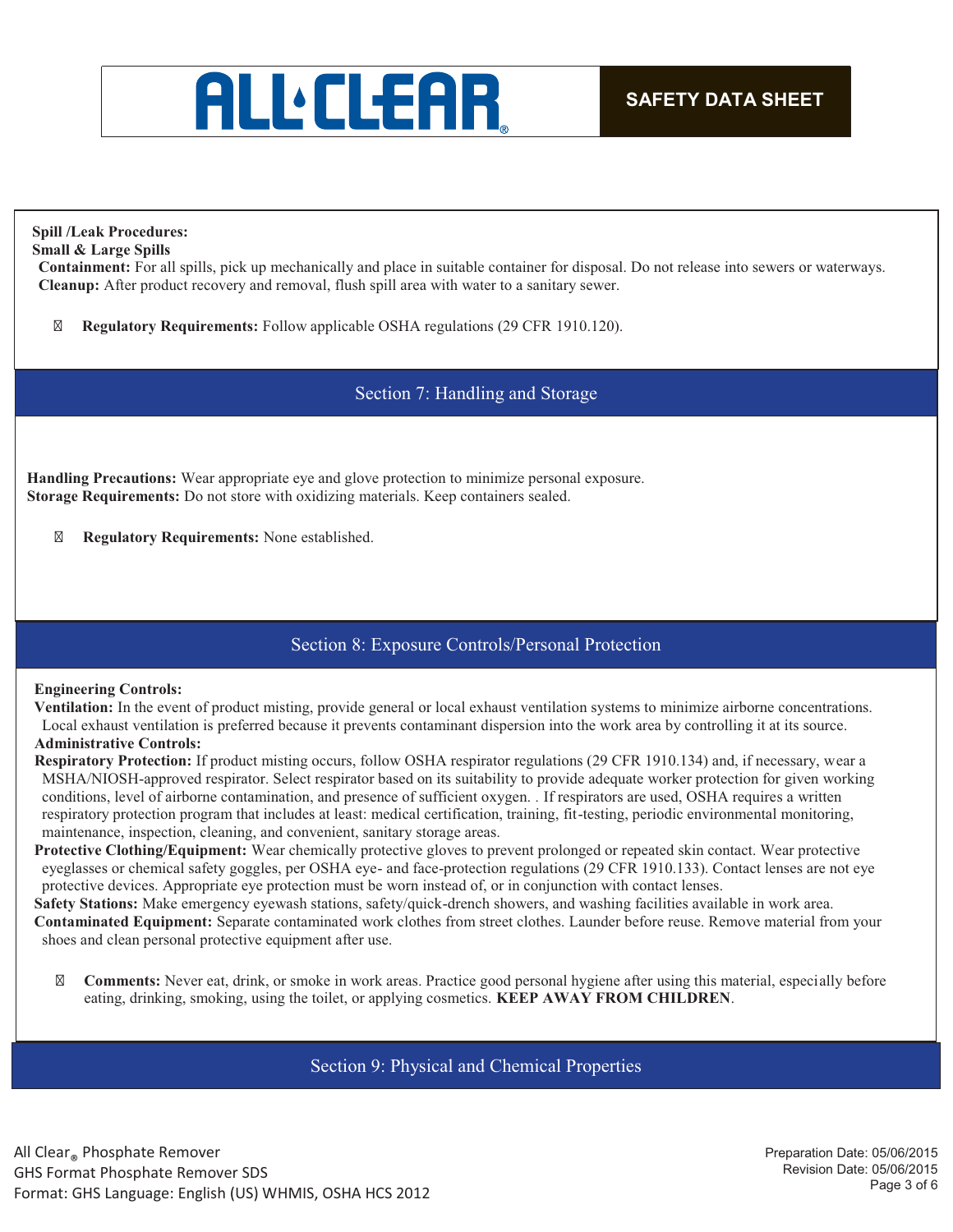

Physical State: Liquid. Appearance and Odor: Amber in color with no discernable odor. **Odor Threshold: N/A** Vapor Pressure: Not determined. Vapor Density (Air=1):  $>1.0$ . Formula Weight: N/A Density: 11.6 lbs./gallon **Specific Gravity** 1.40  $pH: 2.5 - 3.5$ 

Water Solubility: Completely soluble. Other Solubilities: Not soluble in hydrocarbons. **Boiling Point:**  $\sim 230^{\circ}$ F Freezing Point:  $\sim 20^{\circ}$ F (Typical). Viscosity:  $\sim$  20 cPs **Refractive Index: N/A Surface Tension: N/A** % Volatile: N/A **Evaporation Rate: N/A** 

## Section 10: Stability and Reactivity

**Stability:** All Clear<sub>®</sub> Phosphate Remover is stable at room temperature in closed containers under normal storage and handling conditions.

**Polymerization:** Hazardous polymerization cannot occur.

**Chemical Incompatibilities:** Do not store with oxidizers or acidic agents.

**Conditions to avoid:** Do not use as-received product with stainless steel storage containers or equipment — chloride corrosion will occur.

**Hazardous Decomposition Products:** Thermal oxidative decomposition of All Clear® Phosphate Remover can produce fumes of hydrogen chloride and lanthanum oxide.

Section 11: Toxicological Information

## **Toxicity Data:**

Eye Effects: As received, irritation of eye membranes.

**Acute Inhalation Effects:** Human, inhalation,  $TC_{Lo}$ : Not established.

Skin Effects: As received, irritating effect.

Ingestion: As received, possible delayed blood clotting, sensitivity to heat, increased taste sensitivity, and liver damage with substantial ingestion.

**Acute Oral Effects:** Slightly toxic by this route; Oral Rat LD50 = 2.8  $g/kg$ .

Chronic Effects: None known. Carcinogenicity: None known. Mutagenicity: None known. Teratogenicity: None known.

#### Section 12: Ecological Information (non-mandatory)

All Clear® Phosphate Remover GHS Format Phosphate Remover SDS Format: GHS Language: English (US) WHMIS, OSHA HCS 2012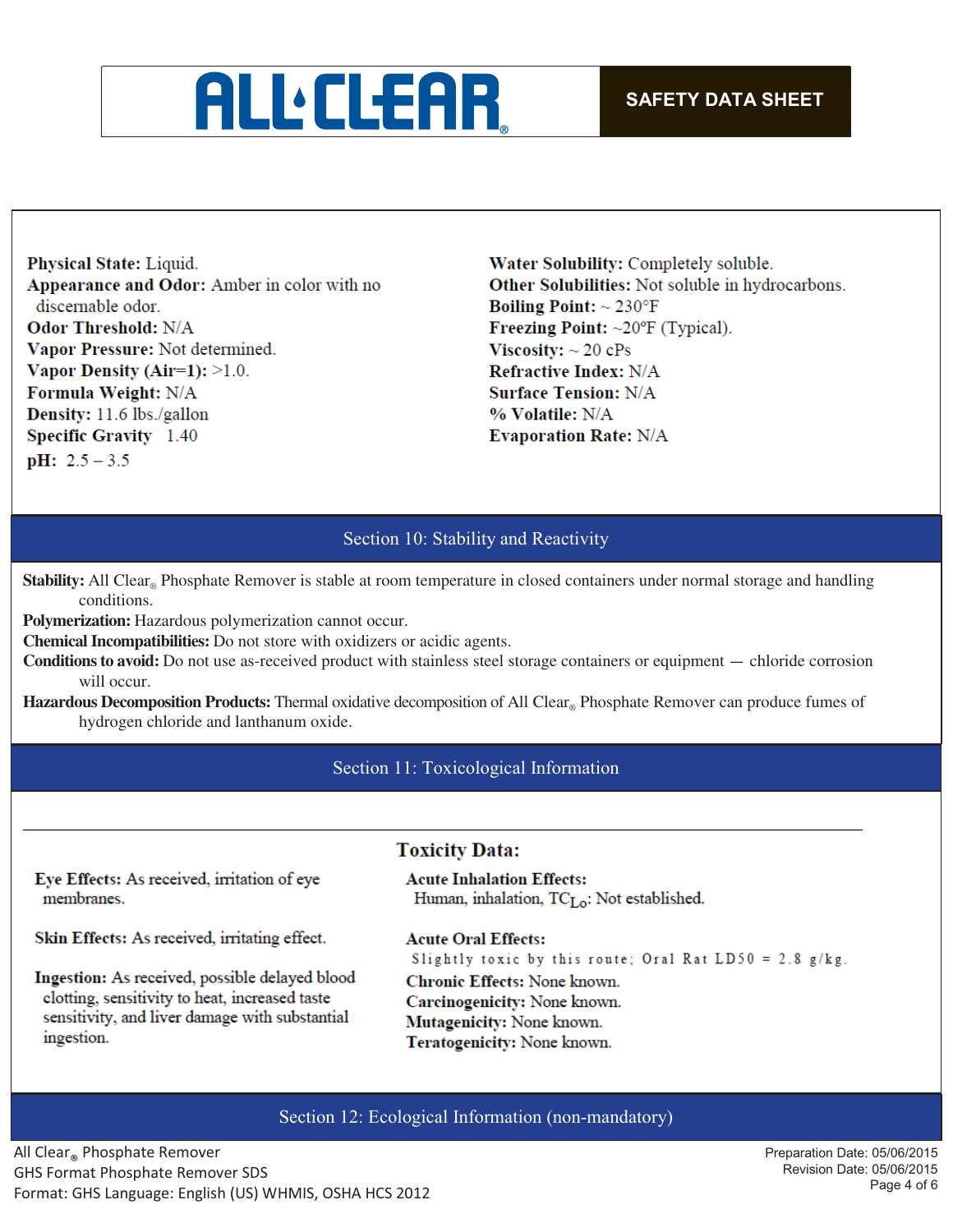

 Ecotoxicity: This material in not expected to be harmful to fish or aquatic invertebrates. Rare Earth salts are known to remove free phosphate from water.

**Environmental Fate** Environmental Transport: Water or soil. Environmental Degradation: Not established. Soil Absorption/Mobility:Not established.

Section 13: Disposal Considerations (non-mandatory)

Disposal: This material, if it must be discarded, may meet the criteria of a hazardous waste as defined by US EPA under RCRA (40 CFR 261) or other State and local regulations. Measurement of certain physical properties and analysis for regulated components may be necessary to make a correct determination. If this material is classified as a hazardous waste, federal law requires disposal at a licensed hazardous waste disposal facility.

#### Disposal Regulatory Requirements: None.

Container Cleaning and Disposal: Thoroughly clean empty containers with water and recycle. Do not use empty containers for food storage.

#### Section 14: Transport Information (non-mandatory)

#### **DOT Transportation Data (49 CFR 172.101):**

Shipping Name: Chemicals, NOS (Non-regulated). Shipping Symbols: None. Hazard Class: Nonhazardous. ID No.: None. **Packing Group: N/A** Label: None. Special Provisions (172.102): None.

**Packaging Authorizations** a) Exceptions: N/A b) Non-bulk Packaging: N/A c) Bulk Packaging: N/A

**Quantity Limitations** a) Passenger, Aircraft, or Railcar: None. b) Cargo Aircraft Only: None.

**Vessel Stowage Requirements** a) Vessel Stowage: None. b) Other: N/A

Section 15: Regulatory Information (non-mandatory)